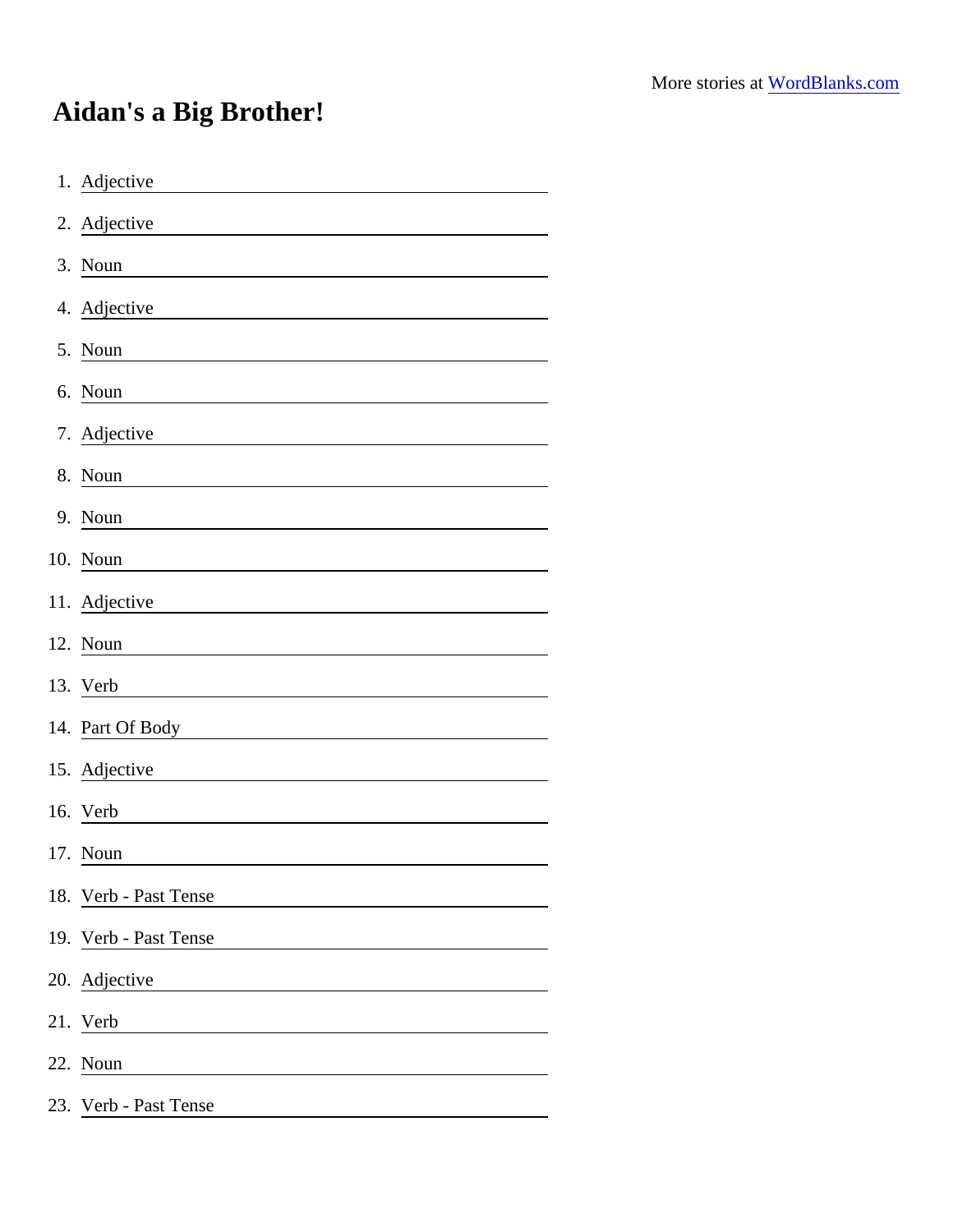## 25. Verb - Past Tense